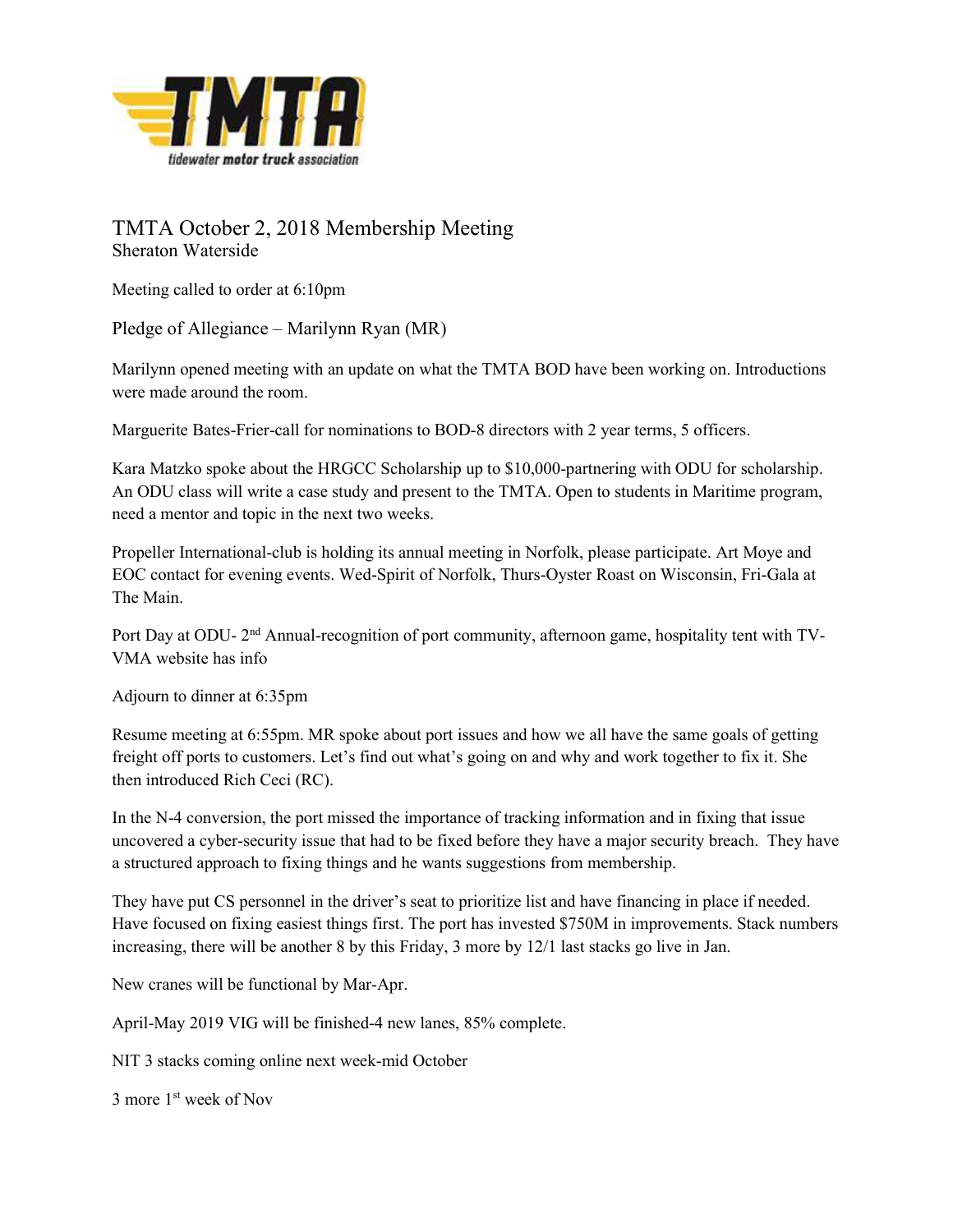3 more 1st week of Dec

3 more by Jan  $20<sup>th</sup>$ 

Middle of 2020 all new stacks will bu up. Stacks at NIT faster than VIG.

DOT had advanced log grant, the POV applied for it and was awarded. Focus groups coming. Project will last 2 years, \$3M.

What needs to be done to make truck RSVP better? Data sharing resources, data feed every 15 mins, alerting you to container availability/location.

Global in NJ was the blueprint for RC port project. The good news was that he could anticipate needs, the bad was that our needs are different from NJ.

Nicole Sapienza-the appointment system restricts the number of appoints, can no longer move 10 containers in one day like could in past.

MR asking for early AM NIT/VIG appointments. Cannot get early AM appointments. By 3-4pm each day there are no AM appointments left. Need clarity, transparency and honesty. RC said he has never seen an hour where there are no appointments left, so he doesn't understand why we can't get appts. They are overbooking by 13% to allow for 13% of missed appointments. Why are there no appointments at NIT until after 10am?

How do you set # of slots/hour? Need a report on how many people tried to make an appointment but couldn't. reports show real missed. Empty returns matrix difficult to do. NIT and VIG separate reports.

How is there a 15% missed rat4e at 2 am at VIG, when no other port is open?

Per RC there are limitations in the system but he has to get approval from operations to make corrections. Is there a reward/penalty system for missed appointments? Would be a good deterrent. RC said they will implement an encouragement system including reintroducing calls to companies about missed appointments. Tom Christman is administering the reward program. RC says he is hearing that some of the things implemented in NJ should be considered here. If you are chronically missing appointments, they cut you off in NJ.

From audience-Asked to defend how people get turned away when in grace period window. The board is accurate but the interchange clerk is not. Readers at interchange misreading at both terminals. Placement of readers on truck may be the issue, but examples thrown up from audience suggest that is not the case. One day a driver can have a problem, leave terminal, come back without adjusting equipment and get through the second time so what is different from the first time? Nothing on the truck, only inside the POV equipment/operators.

Can't edit the last half hour of an appointment…why? Rules are subject to change and need to make su re we can change the policy. Can't hold slot for a box that isn't available. When do we cancel an appointment so someone else can have it? Suggested Sunday at midnight. RC asked for patience. 20% error rate is a crime, should be 1%. Must come up with a way to handle the surge of large boats.

3pm should be the time open appointments show up, matrix is posted at 3pm, then Nancy Christian can slot appoint, must match empty return matrix. Time slots will be up by 4pm.